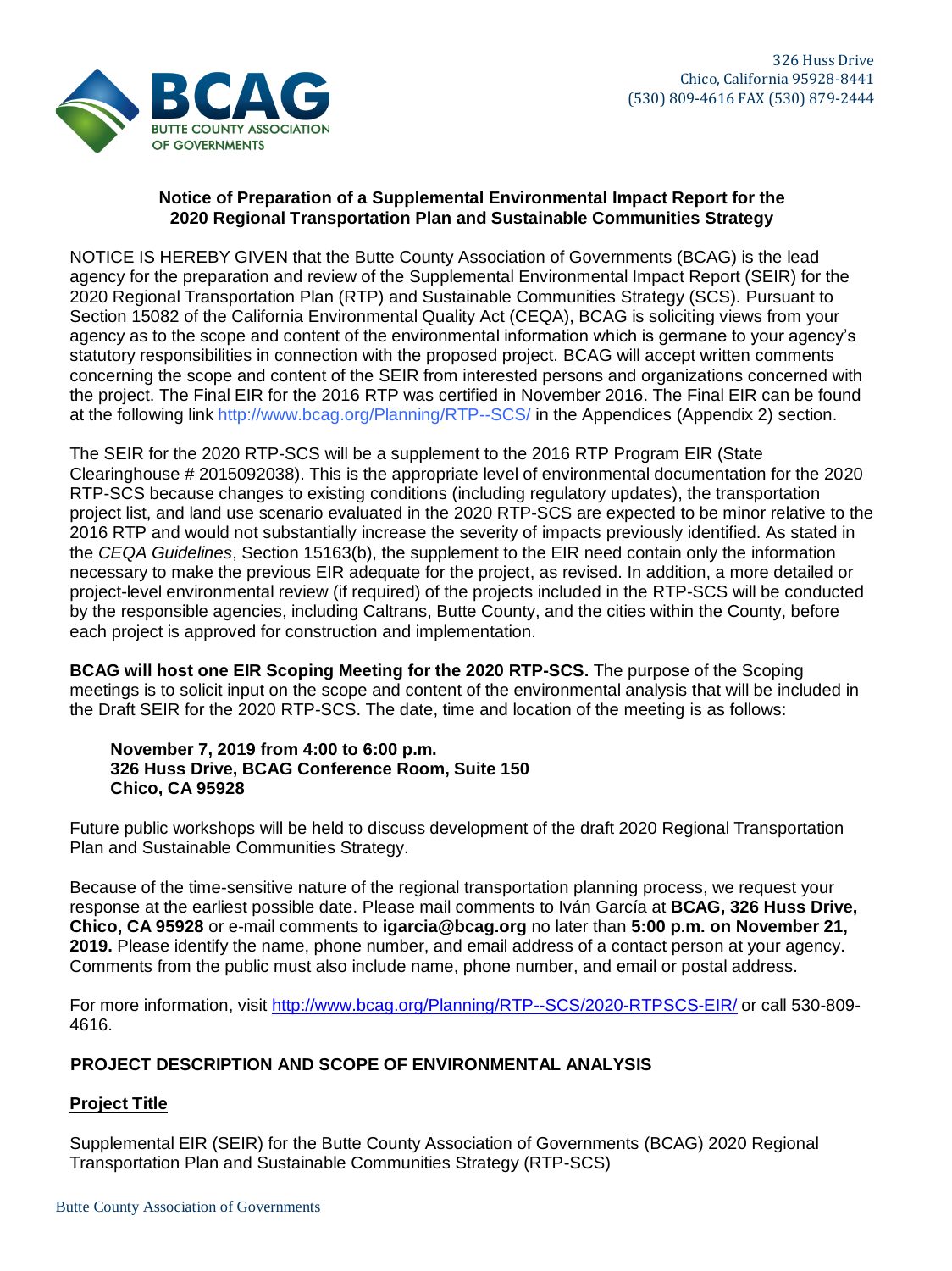### **Project Location**

The geographical extent of the proposed 2020 RTP-SCS includes the area within the limits of Butte County, California, including the incorporated cities of Biggs, Chico, Gridley, Oroville, and Paradise, and all unincorporated areas under the jurisdiction of the County of Butte. The attached figure shows the RTP-SCS plan area.

### **Project Description**

### **Regional Transportation Plan**

The proposed project is the Butte County 2020 RTP-SCS, which updates BCAG's previous 2016 RTP adopted in December 2016. BCAG, as both the federally-designated metropolitan planning organization (MPO) and the State-designated regional transportation planning agency (RTPA) for Butte County, is required by both federal and State law to prepare a long-range (at least 20-year) transportation planning document known as a Regional Transportation Plan (RTP). The RTP is an action-oriented document used to achieve a coordinated and balanced regional transportation system. California Government Code Section 65080 et seq. and Title 23 United States Code (USC) Section 134 require Regional Transportation Planning Agencies (RTPA) and Metropolitan Planning Organizations (MPO) to prepare long-range transportation plans to: 1) establish regional goals, 2) identify present and future needs, deficiencies and constraints, 3) analyze potential solutions, 4) estimate available funding, and 5) propose investments. State Statutes require that the RTP serve as the foundation for the short-range transportation planning documents: the Regional and Federal Transportation Improvement Programs (RTIP and FTIP).

### **Sustainable Communities Strategy**

BCAG has the responsibility to prepare a SCS as part of the RTP, pursuant to the requirements of California Senate Bill 375 as adopted in 2008. The SCS sets forth a forecasted development pattern for the region, which, when integrated with the transportation network and other transportation measures and policies, is intended to reduce greenhouse gas (GHG) emissions from passenger vehicles and light trucks to achieve the regional GHG reduction targets set by the California Air Resources Board (ARB). In 2010, the California ARB set GHG reduction targets for the BCAG region from on-road light-duty trucks and passenger vehicles as a 1% increase from 2005 emissions levels by 2020 and a 1% increase from 2005 emissions levels by 2035. The reduction targets were re-evaluated and approved by the California ARB in 2018. These targets apply to the BCAG region as a whole for all on-road light-duty trucks and passenger vehicles emissions, and not to individual cities or sub-regions. BCAG is required to prepare a SCS that demonstrates how GHG reduction targets will be met through integrated land use, housing, and transportation planning. Thus the RTP-SCS will addresses both the transportation component of the RTP, as well as the land use component of the SCS.

SB 375 specifically states that local governments retain their autonomy to plan local General Plan policies and land uses. The RTP-SCS rather is intended to provide a regional policy foundation that local governments may build upon, if they so choose. The RTP-SCS does not propose to change any land use and zoning designations; rather, the land use scenario envisioned by the RTP-SCS is based on and would be consistent with the existing local General Plan policies and land use designations as specified by the local agencies. As such, the RTP-SCS includes and accommodates the quantitative growth projections for the region based on the buildout of the local General Plans. SB 375 also requires that the RTP-SCS's forecasted development pattern for the region be consistent with the eight-year regional housing needs as allocated to member jurisdictions through the Regional Housing Needs Allocation (RHNA) process under State housing law.

# **CEQA Streamlining**

In addition, the RTP-SCS SEIR lays the groundwork for the streamlined review of qualifying development projects within Transit Priority Areas. Qualifying projects that meet statutory criteria and are consistent with the RTP-SCS are eligible for streamlined environmental review pursuant to CEQA. Certain types of development projects (i.e., transit priority projects or residential/mixed use residential projects, as defined by the statute) may qualify for CEQA streamlining if the requisite criteria are met. Generally, this means that the proposed project seeking to utilize the CEQA incentives is determined to be consistent with an approved SCS. Consistency will be determined by the local jurisdiction that is the lead agency for each project to be streamlined. BCAG's primary role is to include appropriate information in the SCS that will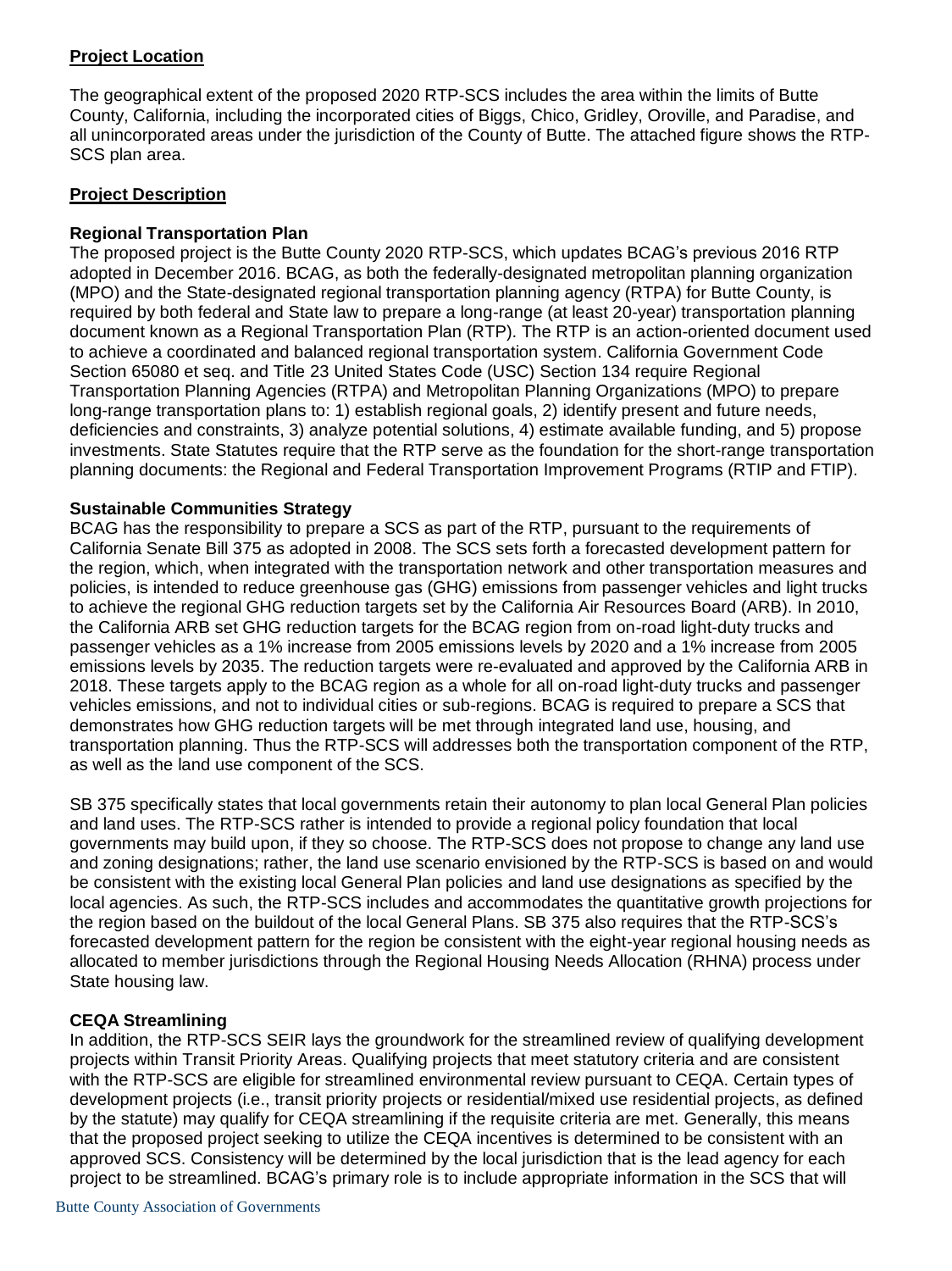allow a jurisdiction to make a consistency determination with respect to appropriate streamlining options on a project by project basis. The programs and projects to be included in the 2020 RTP-SCS will be addressed programmatically in the SEIR. This will allow BCAG to analyze the regional or general impacts of the program and projects. A more detailed or project level environmental assessment, if required, will be provided by the various responsible agencies, including Caltrans, Butte County, and the cities within the County, for the various projects included in the RTP, before the projects are approved for construction.

### **2020 RTP-SCS Update**

Under both federal and State law, BCAG must update its RTP every four years. The 2020 RTP-SCS is the long-range planning, policy, action, and financial document for the Butte County Region. The RTP-SCS covers a 20-year period from 2020 to 2040 and is an update of the 2016 RTP-SCS. The RTP-SCS identifies the region's transportation needs and issues and sets forth actions, programs, and projects to address those needs and issues. The RTP-SCS adopts policies, sets goals, and identifies financial resources to encourage and promote the safe and efficient management, operation, and development of a regional intermodal transportation system that would serve the mobility needs of goods and people. As described above, BCAG does not propose any land use changes, but rather the land use patterns envisioned by the RTP-SCS are based on the General Plan land use and zoning designations of the local agencies (the five incorporated cities and the county). The RTP-SCS would be consistent with the land use and zoning designations in the incorporated and unincorporated areas.

The 2020 RTP-SCS reflects changes in legislative requirements, local land use policies, and resource constraints since the most recent RTP was adopted on December 8, 2016. The 2020 update to the RTP-SCS is focused on implementation of the 2016 RTP, with minor updates to ensure consistency with federal, state and local planning requirements. The most notable changes that impact this RTP update include:

- California's adoption of safety-related performance measures and targets in July and August 2017 as required under the MAP-21 and FAST Act transportation bills. This also requires MPO targets to be adopted within 180 days after State targets and they must be incorporated into the RTP, RTIP and FTIP;
- Draft guidelines from the Governor's Office of Planning and Research for SB 743 (Steinberg, 2013);
- New funding for transportation projects through California's recently approved Road Repair and Accountability Act of 2017 (SB 1) for the next ten years;
- Minor updates to transportation projects and land use development (specifically focused on growth that has taken place since the last RTP); and
- Addition of components to the RTP to address freight and alternative fuel vehicles, including electric vehicles and autonomous vehicles.

#### **Issues to Be Addressed in the SEIR**

The impact categories listed below have been preliminarily identified for analysis in the 2020 RTP-SCS SEIR as these issue areas are anticipated to have potentially different impacts compared to the 2016 RTP/SCS EIR or were not included in the 2016 RTP/SCS EIR.

- Air Quality
- Biological Resources
- Cultural Resources
- Climate Change and Greenhouse Gas Emissions
- **Energy**
- Population and Housing
- Transportation
- Wildfire

In addition, the SEIR will address cumulative impacts, growth inducing impacts, and other issues required by CEQA.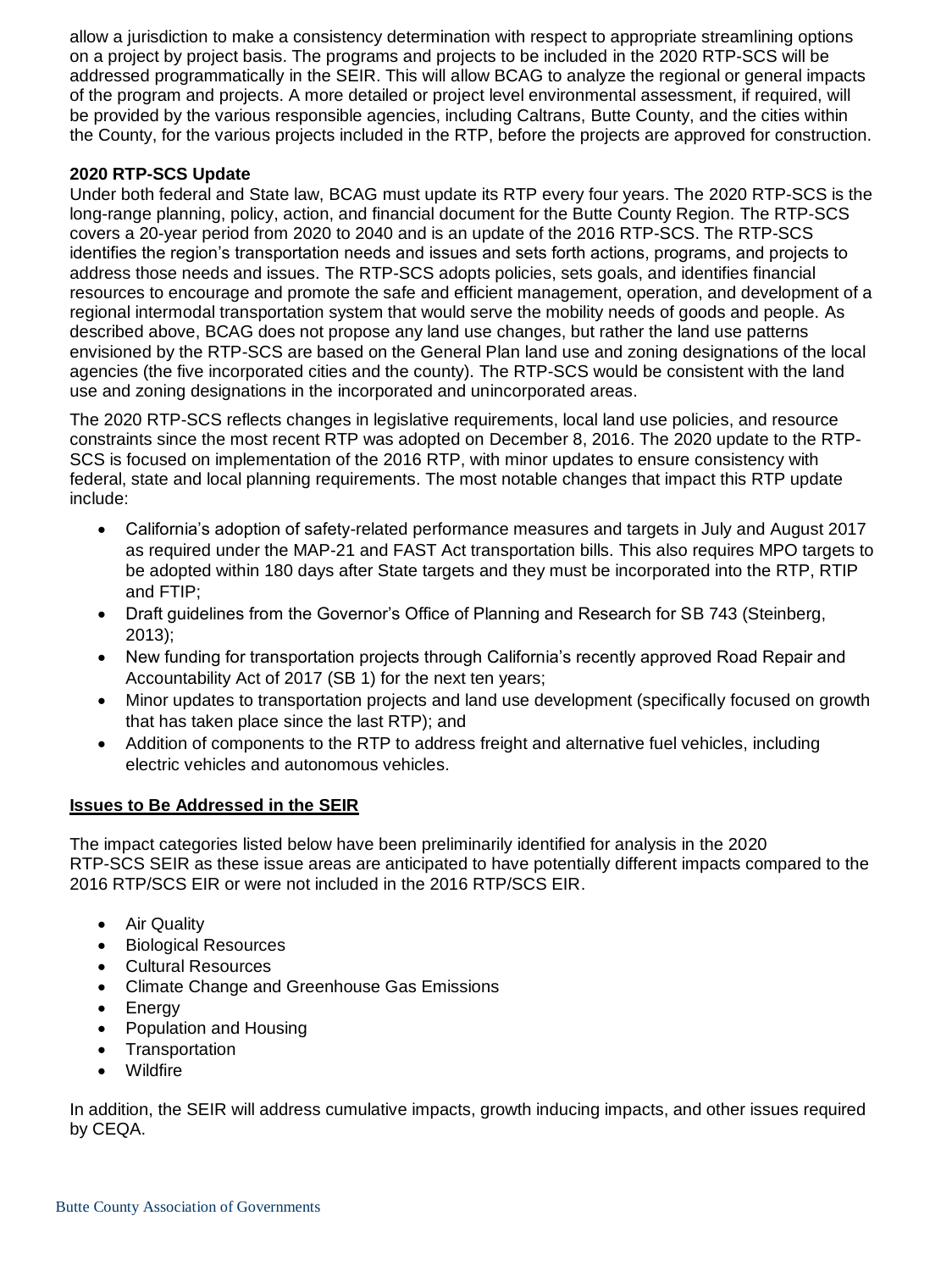Through the NOP, BCAG is seeking input on further categories of analysis or areas of focus within the specified categories above. Time limits required by State law mandate your response be sent at the earliest possible date but not later than 30 days after receipt of this notice.

#### **Public Review and Public Scoping Meetings**

The 30-day public review and comment period will commence on October 22, 2019 and conclude November 21, 2019 at 5:00 p.m. Public comments may be submitted in writing by 5:00 p.m. on November 21, 2019 to Iván García at the address below.

| <b>Contact Person:</b> | Iván García, Programming Manager               |
|------------------------|------------------------------------------------|
|                        | <b>Butte County Association of Governments</b> |
|                        | 326 Huss Drive, Suite 150                      |
|                        | Chico, CA 95928                                |
|                        | igarcia@bcag.org                               |
|                        |                                                |

BCAG will hold one public information/EIR scoping meeting on November 7, 2019 in the Butte County Association of Governments Conference Room located at 2580 Sierra Sunrise Terrace, Suite 150, Chico, CA 95928, from 4:00 p.m. to 6:00 p.m. The purpose of the meeting is to solicit input on the scope and content of the environmental analysis that will be included in the SEIR.